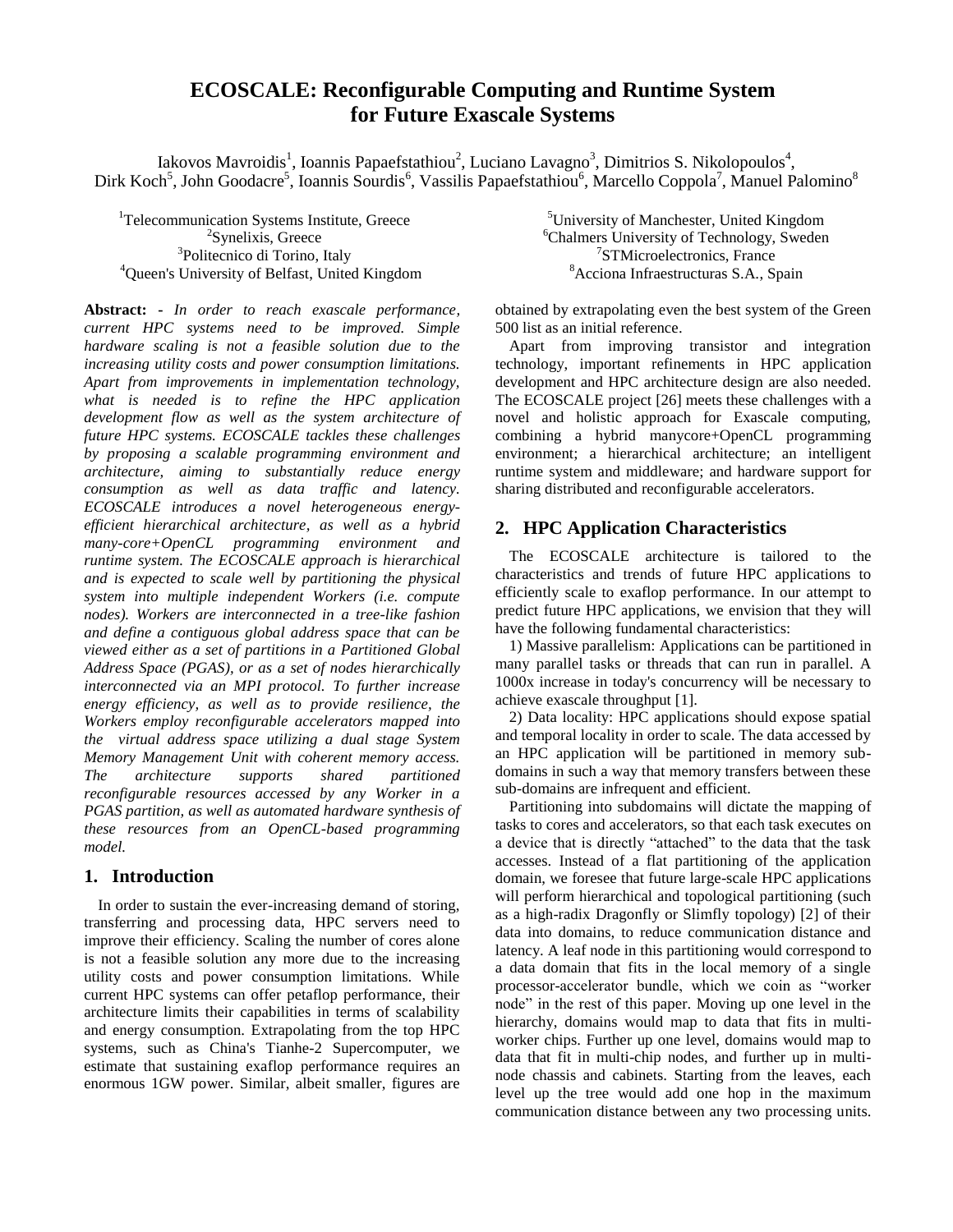Existing Petascale systems have a maximum distance of five hops and Exascale systems will push this distance to six or seven (possibly longer) hops, with a corresponding number of levels in the hierarchical partitioning. This hierarchical partitioning can significantly reduce the communication overhead and the mapping algorithm complexity to achieve scalability [3][4].

The programming model used by the HPC applications should also be considered in the architectural decisions (as well as in the specifications of the runtime system) in order to improve HPC efficiency. Although MPI has been the most popular programming model for developing parallel scientific applications, the PGAS programming model is an attractive alternative for designing applications with irregular communication patterns. It is widely believed that a hybrid flexible MPI+PGAS programming model is an efficient choice for many scientific computing problems and for achieving exascale computing [5]. Figure 1 illustrates the proposed ECOSCALE partitioning of future HPC applications, which uses such a hybrid many-core MPI+PGAS programming model. PGAS is used for efficient intra-partition communication where the number of cores is limited by the hop-costs of a specific system instantiation. Since PGAS and related task scheduling algorithms have important scaling problems, MPI can also be used for efficient inter-PGAS communication.



**Figure 1.Example hierarchical partitioning (tasks, memory, communication) of an HPC application.** 

Exascale performance and energy-efficiency are also supported by the extensive use of reconfigurable accelerator technology and by the UNILOGIC (Unified Logic) architecture. The latter is introduced in this project for the first time as an extension of the UNIMEM architecture proposed in the EUROSERVER project [6]. UNIMEM provides shared partitioned global address space while UNILOGIC provides shared partitioned reconfigurable resources within the UNIMEM. The UNIMEM architecture gives the user the option to move tasks and processes close to data instead of moving data around [6] and thus it reduces significantly the data traffic and the associated energy consumption and communication latency. From the point of view of a processor in a multi-node machine, a memory page can be cacheable at the local coherent node or at a remote coherent node, but not at both. This is the basis of the UNIMEM consistency model, which eliminates global-scope cache coherence protocols providing a scalable solution. Progressive address translation [12] can be further applied on top of UNIMEM in order to provide interprocessor communication.

UNILOGIC adds to UNIMEM the capability to easily move the acceleration engine to local hardware, for instance through dynamic partial reconfiguration [7]. The proposed UNILOGIC+UNIMEM architecture partitions the design into several Worker nodes that communicate through a hierarchical communication infrastructure, similar to the one shown in Figure 1. These Worker nodes correspond to the partitions of the HPC application. Each Worker node is an entire sub-system including processing units, memory, and storage. Within a PGAS domain (consisting of several Workers), the proposed architecture offers (1) a shared global address space that can be partitioned for locality and (2) shared reconfigurable resources that can also access remotely cached data via regular load and store instructions, without using any global cache coherency mechanism to keep a local cache coherent. The ECOSCALE architecture and runtime system are further explained in Section [4.](#page-2-0)

## **3. Related Work**

Recent advances allow the integration of reconfigurable hardware, alongside with general-purpose processors (CPUs) to form an efficient HPC system. Such systems combine the flexibility of the reconfigurable fabric with the general-purpose characteristic of CPUs. The advantage of such systems is that they can accelerate particular applications by mapping (parts of) them to reconfigurable hardware, substantially improving execution time and energy efficiency. Numerous such systems have been proposed [13][14][15]. The importance of the utilization of reconfigurable computing for future HPC systems is also demonstrated by the fact that there is a special National Science Foundation (NSF) research center in the USA consisting of more than 30 industrial and academic partners focusing only on this topic; the outcome is the most powerful HPC system in the world utilizing reconfigurable technology (Novo-G) [21].

Various HPC systems incorporate reconfigurable fabric into their computing nodes. Some of them integrate FPGAs directly on a system bus such as AMD's HyperTransport or Intel's Front Side Bus [16] and QuickPath Interconnect (QPI). Their main drawback is that the FPGA device replaces one CPU and thus it reduces the overall system performance for applications that cannot benefit from reconfigurable computing. Then, several large systems have also been built with distributed FPGAs, including the Cray XD-1, Novo-G, Maxwell [22] and QP [23] . These systems integrate the FPGA with the CPU, while the FPGA-to-FPGA communication must be routed through the CPU.

Moreover, some commercial systems provide FPGAbased supercomputing nodes, namely Maxeler's MPC series, Convey's HC-2, BeeCube's BEE4, SRC's MAPstation, and Timelogic's DeCypher [24]. These systems are using complex multi-FPGA infrastructures and were proven to be very efficient for certain applications e.g., the Convey HC-1 server has been used to accelerate data mining workloads using the CART algorithm for decision tree classification in big-data applications [17], while similar systems from Maxeler Technologies are used for financial applications [18]. The incorporation of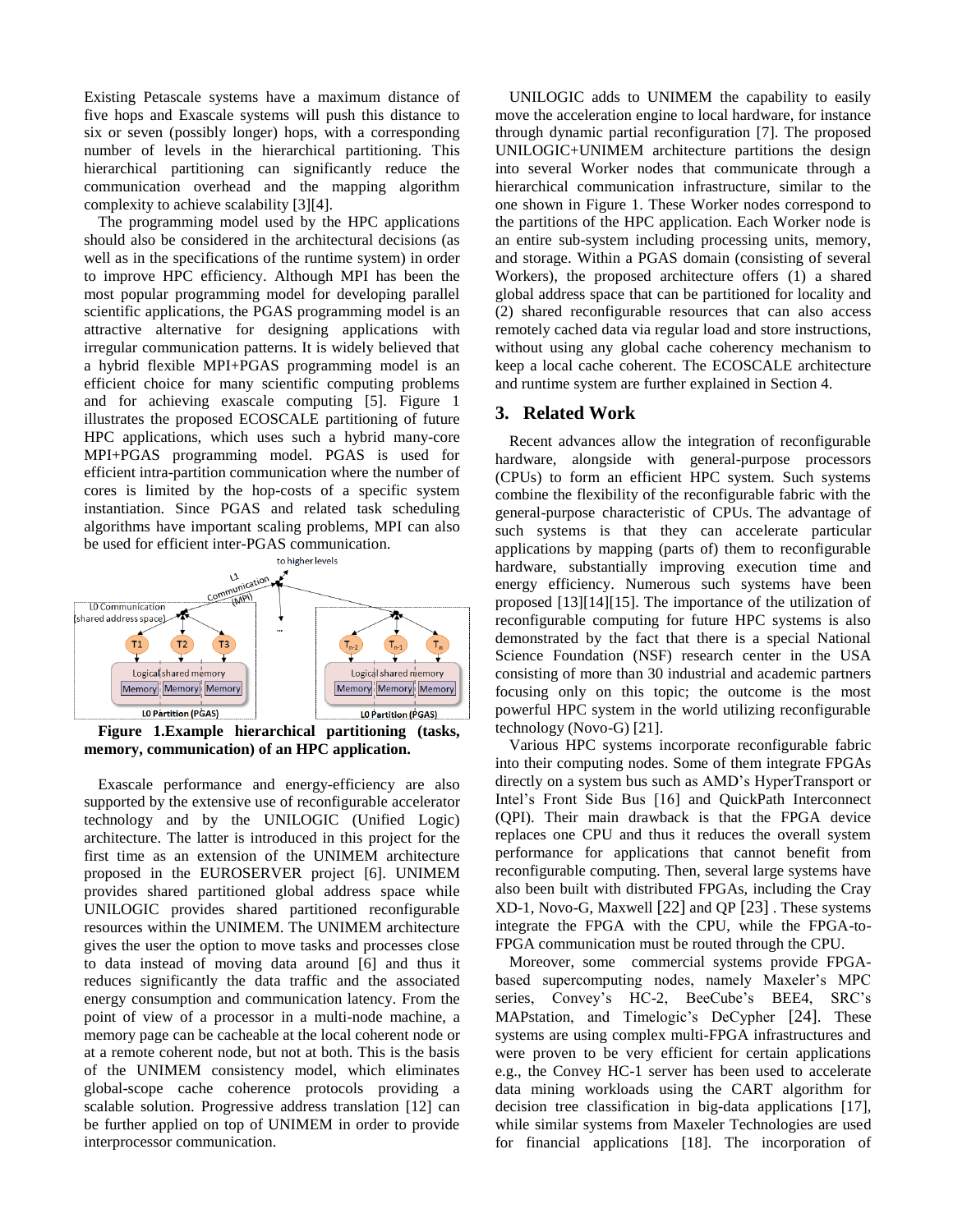reconfigurable devices into HPC systems is expected to expand since FPGAs are getting significantly cheaper, simpler to program and more powerful over time.

Moreover, Microsoft has recently implemented their first CPU-FPGA server system called Catapult, which will be incorporated in its Bing data centers, and achieves a 40x speedup [19]. Similarly, IBM is rolling out FPGA-based data centers for data analytics onto the market.

Finally, reconfigurable resources have recently been integrated on the same chip as conventional multi-cores, creating a very powerful processing unit; both Xilinx and Altera have created FPGAs that contain dual core 32-bit ARM CPUs. More importantly Intel has recently announced the introduction of a Xeon Chip with an integrated reconfigurable fabric that is stated to achieve a 20x performance improvement for various applications when compared with a standard Xeon chip, while Altera has recently introduced a chip with a Quad Core 64-bit ARM coupled with a large amount of reconfigurable resources. However, all these approaches treat the FPGA as either a local accelerator for a single processing node, or as an independent node in an overall heterogeneous processing system.

## <span id="page-2-0"></span>**4. ECOSCALE Approach**

ECOSCALE aims to provide a novel methodology and architecture to automatically execute HPC applications onto an HPC platform that supports thousands or millions of reconfigurable hardware blocks, while taking into account the projected trends and characteristics of HPC applications. Within this context, ECOSCALE aims at placing FPGAbased acceleration as an integrated peer of the processing nodes within the UNIMEM system architecture and adapting them to work in an HPC environment. Thus its novel framework provides the locality and scalability model for FPGA-based acceleration from the ground up. In order to efficiently do so, we follow a holistic approach providing solutions for all aspects of an HPC environment, ranging from architecture and runtime management and optimization, to high level synthesis (HLS) and hardware virtualization.



**Figure 2. The ECOSCALE framework.**

The proposed HW design consists of a stack of three interdependent HW abstraction layers, as shown in Figure 2. At the bottom layer, the proposed hardware architecture provides the basic hardware components and functionality in order to efficiently use the HW resources (CPU, memory, Reconfigurable Hardware, etc.) in an HPC system. In the middle layer, a middleware provides the primitives to reconfigure hardware blocks at runtime, while an HLS tool provides the synthesized application tasks to the middleware. In the top layer a runtime system schedules tasks inside a PGAS partition, provides the MPI primitives for communication between PGAS partitions and decides at run-time *which* functions of the accelerated application should be implemented and executed in reconfigurable hardware, and *where* data should be placed for locality.

The aforementioned layers and programming model are described in more detail below.

## **4.1. The ECOSCALE Architecture**

This novel system architecture uses CPUs, memory and reconfigurable blocks in a highly parallel manner. Driven by the characteristics and trends of future HPC applications and following the high-radix partitioning of an HPC application (see Figure 1), the proposed UNILOGIC+UNIMEM architecture logically partitions hierarchically the hardware resources (CPUs, reconfigurable logic, memories, SSDs) into several interconnected Compute Nodes (corresponding to the PGAS partitions of the application) which are further partitioned into several Worker nodes, depending on the physical structure of the system. Thus, one or more Compute Nodes create an entire and independent PGAS sub-system including several Worker nodes and offer:

1) UNIMEM: a shared partitioned global address space that allows Worker nodes to communicate via regular loads and stores without global cache coherence and

2) UNILOGIC: shared partitioned reconfigurable resources that share the UNIMEM space with software tasks.

Other existing architectures either require a global cache coherent mechanism, which simply cannot scale, or support only DMA operations, which are not efficient for small data transfers such as messages to synchronize remote threads or to configure a remote peripheral [23]. The UNIMEM architecture allows moving tasks and processes close to data instead of moving data around [7].



<span id="page-2-1"></span>**Figure 3. The ECOSCALE Hardware Architecture.** 

The proposed HPC architecture, where (1) each Compute Node is a PGAS sub-system providing a shared address space and reconfigurable acceleration logic, and (2) MPI is used for communication between Compute Nodes via CPUbased routers following the application topology, is shown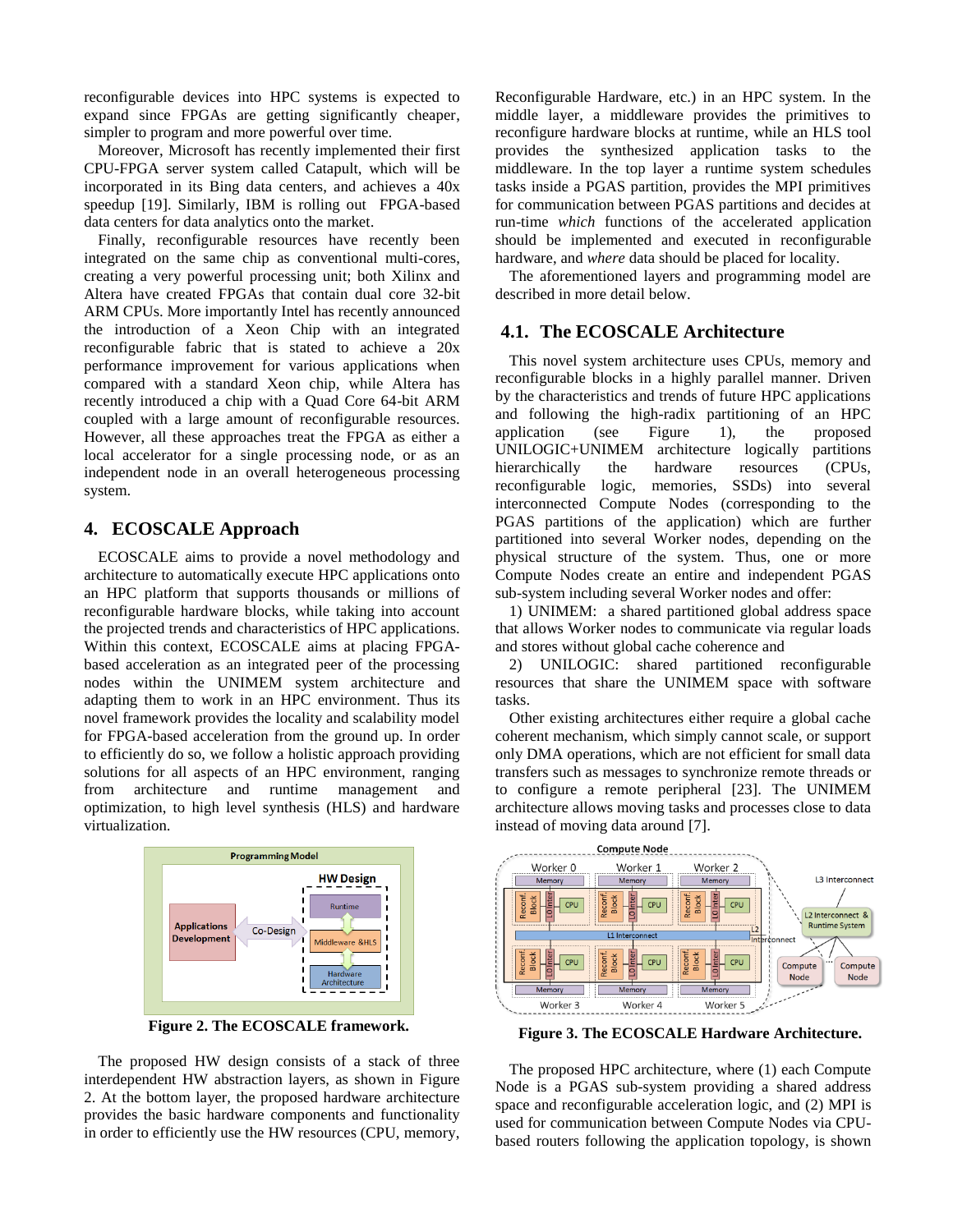in [Figure 3.](#page-2-1) It consists of several Worker nodes communicating through a multi-layer interconnection. The actual number of Workers inside a Compute Node depends on the integration capabilities of future technologies. Each Worker is an independent computing unit that can execute, fork, and join tasks or threads of an HPC application in parallel with the other Workers. It includes a CPU, a reconfigurable block and an off-chip DRAM memory. The communication and synchronization between the Workers is performed through a multi-layer interconnection, which allows load and store commands, DMA operations, interrupts, and synchronization between the Workers of a Compute Node (following the UNIMEM architecture). The Compute Nodes are PGAS sub-systems that correspond to the application's PGAS-based partitions shown in Figure 1. Matching the application logical topology of Figure 1, the Compute Nodes are interconnected through an MPI-based multi-layer interconnection.



<span id="page-3-0"></span>**Figure 4. Block diagram of ECOSCALE Worker.**

The communication overhead between a CPU and a hardware accelerator, i.e. the Reconfigurable Block inside a Worker node, is one of the most crucial challenges. A few years ago only explicit memory transfers between the host memory and the accelerator's memory were supported, like in a GP-GPU. Recent technological advances allow the integration of the host CPU and hardware accelerators on the same chip, and thus hardware accelerators can now access directly the host memory. Such a typical ARM-based system [25] is depicted on the left of [Figure 4.](#page-3-0) However, there are still important limitations, as described below, that we will tackle in this project.

In the example state-of-the-art architecture [\(Figure 4\)](#page-3-0), the ARM Cache Coherent Interconnect supports two types of coherent ports in order to provide hardware coherency in the system: (1) ACE ports, which can be used by masters containing caches, such as a processor, and (2) ACE-lite ports, which can be used by masters that do not have hardware coherent caches. ACE-lite ports are traditionally used for hardware accelerators such as GPUs and FPGAs, as shown in the figure.

[Figure 4](#page-3-0) (right side) shows the block diagram of our Worker node. The proposed architecture will extend such a typical architecture as follows. Accelerator blocks act as what is known in UNIMEM as a Unit of Compute, and hence they can interface directly with any other UNIMEM units of compute where each unit caches its local data coherently. Each accelerator can also cache its local data and likewise provide coherent access from remote UNIMEM units. If a single accelerator block needs to span across multiple FPGA local memories, then the FPGA units can provide their own coherence schemes independent of UNIMEM.

The reconfigurable resources are typically configured to use physical addresses in order to access shared variables. Since only the OS (or the hypervisor in virtualized systems) has access to the physical address space, the intervention of the OS (or the hypervisor) is unavoidable. A dual stage I/O MMU, such as the ARM SMMU shown in Figure 4, can resolve this problem by translating virtual addresses to physical addresses in hardware. Using an I/O MMU the proposed architecture will allow *"user-level access"* to the reconfigurable accelerators.

Virtualization and context switching enables multiple tasks or threads of an HPC application to share a single CPU in order to maximize the utilization of the CPU resources. Similarly, our architecture will support coarsegrain time-sharing of the reconfigurable resources through partial runtime reconfiguration. Moreover, it will support fine-grain sharing of those FPGA resources, where a function implemented in hardware can be "called" by different tasks or threads of an HPC application in parallel, through the Virtualization block shown in Figure 4. The Virtualization block and the HLS tool provide a mechanism to execute multiple function calls (from different virtual machines) in a fully pipelined fashion.

Sharing of the limited reconfigurable resources between Workers is very important. Thus, within a Compute Node, any Worker can access any Reconfigurable block (even remote blocks that belong to other Workers) through the multi-layer interconnect shown in [Figure 3.](#page-2-1) Moreover, the L0 Interconnect in this example system provides an external ACE-lite port (connection to L1 interconnect in Figure 4) that can be used by remote Reconfigurable blocks to make coherent accesses. However, since this is not an ACE port (no snooping protocol is supported) the remote Reconfigurable block should disable its data cache (and would not be as efficient as a local one).

## **4.2. Runtime System**

The ECOSCALE runtime environment will extend current OpenCL frameworks in three ways. First, by supporting a partitioned global address space within and between ECOSCALE workers and nodes, via the introduction of new data scoping and consistency abstractions in OpenCL. Second, by extending the semantics and providing a scalable and efficient implementation of OpenCL data transfers between partitions of the address space. This will be in addition to data transfers between devices (CPUs and reconfigurable subsystems) within the same address space, by using direct loads and stores from and to remote shared memories. Third, by allowing the programmer to specify functions that can be synthesized in hardware and can be accelerated, ondemand, at runtime, depending on the dynamic execution conditions of the system. ECOSCALE will explore and implement new algorithms to dynamically partition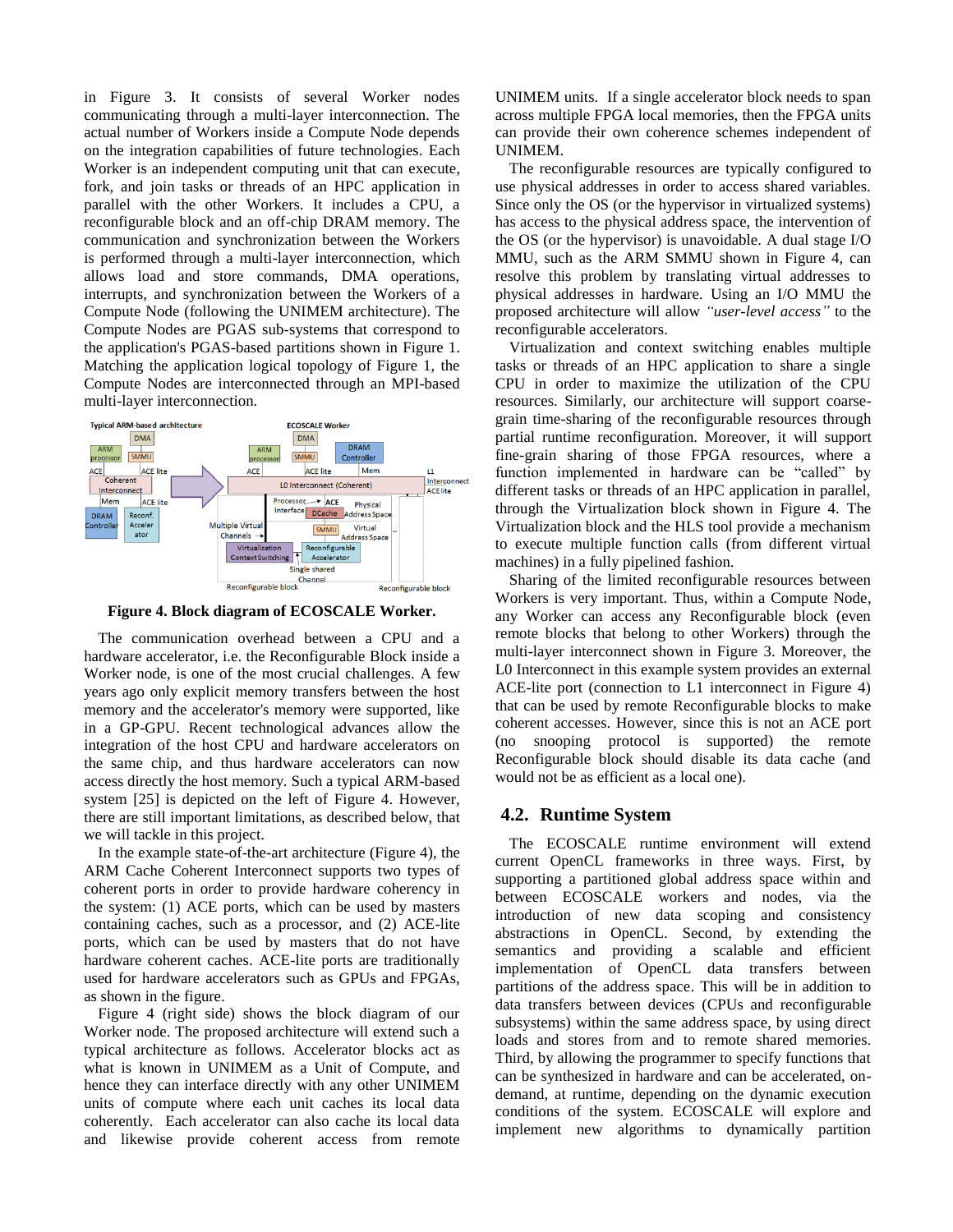computation between CPU cores and hardware accelerators on the ECOSCALE nodes.

ECOSCALE will also explore new methods and models for monitoring the execution time complexity and energy consumption of tasks on CPUs and reconfigurable systems, as well as new algorithms for choosing on the fly the most appropriate device to execute each function. We will specifically develop input-dependent models of execution time and energy to select the best device to execute a function. The models will attempt to capture the correlation between input/output size, input/output data shape (when available), and data access pattern in memory (model inputs) and execution time and power consumption (model outputs) using one or more CPU cores or accelerator(s). The models will be co-designed with the application use cases of ECOSCALE. This effort entails three parts. A first, training part will use the target applications with different realistic inputs, in order to capture static and dynamic properties of the input and record the corresponding execution time and power outputs. A second, model building part will entail an exploration of models for predicting outputs from inputs. We intend to use an array of regression, SVM and PCA techniques for this purpose, building on prior experience on models for predicting execution time and power for the purpose of multidimensional program adaptation [8]. A third, actuation part, will deploy the models with actual running applications, using hardware performance monitors and function instrumentation to capture the static and dynamic properties of the unseen input, and project execution time and power using the trained models with hardwired parameters. This will enable the runtime scheduler to judiciously and dynamically select and distribute functions for hardware acceleration.



**Figure 5. Interaction and control flow between the three abstraction layers.**

We will also explore methods to minimize nonoverlapped communication latency within each ECOSCALE node and across nodes in the same cluster. We will implement one scheduler per worker, which will manage the local reconfigurable blocks and the execution of the accelerated functions. Whenever a function is called, a work and data distribution algorithm in the runtime system (included in the Execution Engine in Figure 6) will decide whether the function will be executed in software or in hardware based on the local status and the status of other Workers in the vicinity. To curb the overhead of monitoring remote status, we will implement local work queues per worker and infer (approximately) the status of remote workers via the status of the local queue, using techniques inspired by Lazy Scheduling [9]. A history of the function calls as well as their execution time is stored in a History file (Execution History block). The runtime scheduler/daemon will read periodically the system status and the History file in order to decide at runtime what functions should be loaded on the reconfiguration block.

### **4.3. Middleware and High Level Synthesis**

The middleware bridges the gap between the reconfigurable hardware and the software parts of the full application, providing the means to enable a fully softwaredriven development flow. The middleware will play two main roles, namely providing the partial-reconfiguration toolset and the SW-HW communication library. Thus, first, it performs partial reconfiguration at runtime. This includes the development of a low level driver backend that will add virtualization features, such as defragmenting the reconfigurable resources, accelerator migration, and preemptive hardware execution. Second, it provides a communication library and API in order to call any function that is implemented in hardware.

ECOSCALE will support hardware-assisted virtualization in order to increase the performance and to lower the power consumption. We will both extend the HLS tool developed in the FASTCUDA project [20], and exploit recently introduced industrial tools (e.g. the SDAccel tool flow from Xilinx). The main focus will be on effectively exploiting the huge cost/performance trade-off space provided by ECOSCALE, while requiring minimal intervention and no specific hardware design experience from the programmer.

The ECOSCALE HLS tool will tackle this problem by providing a way to specify performance and area constraints, and then automatically exploring highperformance hardware implementation techniques, such as pipelining, loop unrolling, as well as data storage and datapath partitioning and duplication, starting from a nonhardware specific OpenCL model. Current HLS tools require an experienced designer to take architectural decisions, such as the DRAM port parallelism, the local data memory partitioning, and so on. These will be automated as much as possible (while still retaining designer control, if and when needed).

The tool will generate at compile time a library with the hardware implementations of those functions that will be implemented on reconfigurable resources. These implementations will be transformed with the help of a Physical Implementation Tool, which will extend the existing GoAhead framework [10], automatically into an accelerator module library. This includes the steps of resource budgeting, floorplanning, communication infrastructure synthesis and physical constraint generation for the reconfigurable fabric's vendor place and route tools, as well as the final partial bitstream assembly. By minimizing module bounding boxes and by using configuration data compression [11], we will reduce